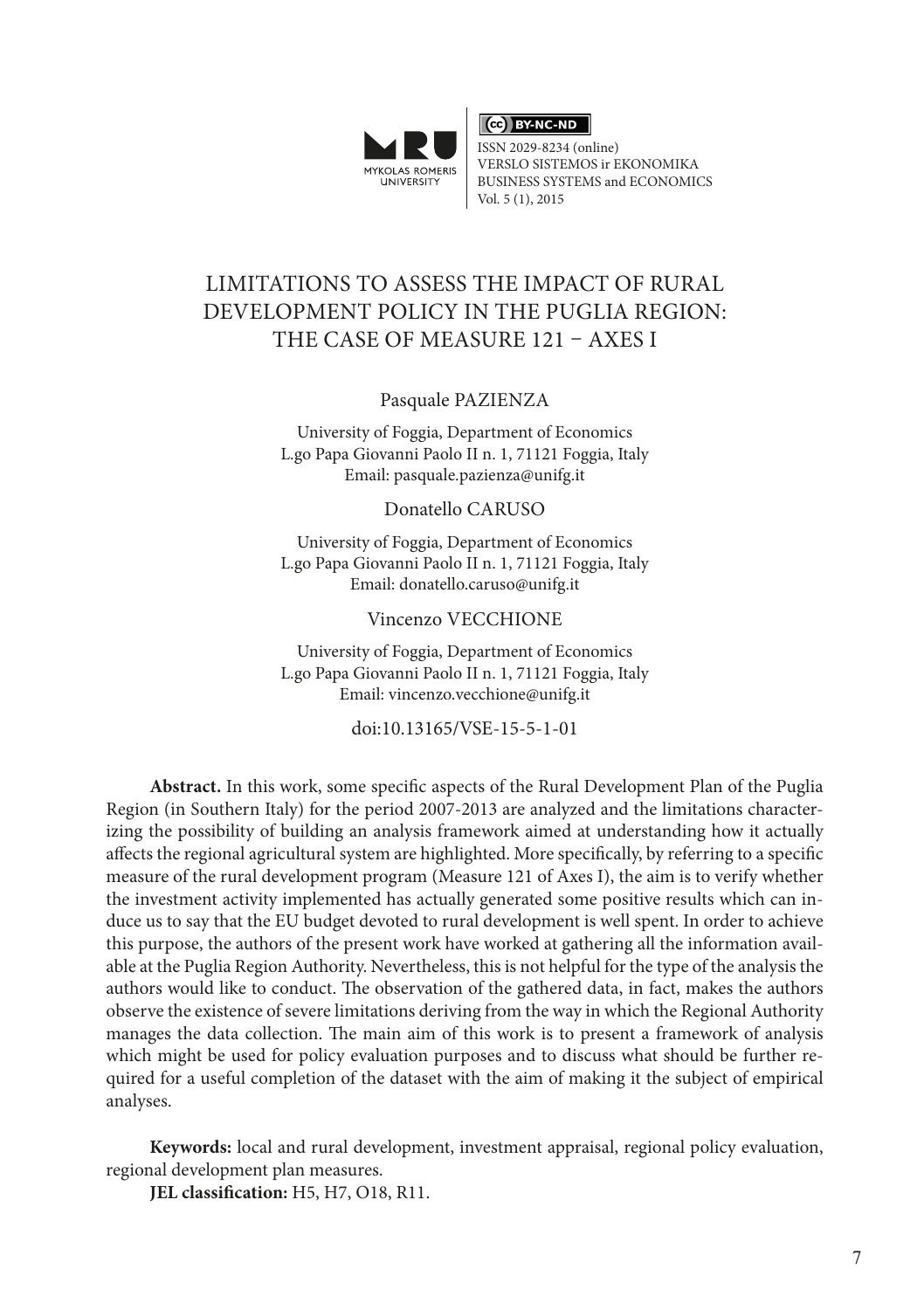# **Introduction**

The role agriculture plays in economic development processes of countries – at a macro level – and local territories – at a micro level – is an issue which has significantly characterized the debate on development since its very beginning. The analysis of the literature refers how about fifty years ago some authors already highlighted how agriculture could strategically contribute to economic development under various aspects, such as resources use, production improvements in both quantitative and qualitative terms, and foreign exchange (Johnston, et al., 1961; Kuznets, 1964). This view was in disagreement with an opposite and previously existing idea which used to stress the importance of an industry-induced development (e.g., Rosenstein-Rodan, 1943; Hirshman, 1961). In this sense, agriculture was relegated a minor role and seen as a production sector basically characterized by a very low capability of generating an adequate multiplier effect. Since then, the literature has produced a number of evidences which now make widely accepted the recognition of the positive role agriculture exerts in development processes. This dominant thinking has even more recently received support from other works. For example, authors, such as Adelman (1984), Hazell and Haggblade (1991) and Haggblade et al. (2007), have all shown that improvements in farms' productivity can also generate some trickle-down effects on non-farm activities and this is particularly true for those industries related to the agro-food sector. It has also been referred how growth in the agricultural sector can generate improvements in the economy of both countries and territorial systems (Mellor, 2000).

It is by building on these type of arguments and evidences specifically produced by the scientific literature that policy makers at various levels have always put agriculture at the center of their attention. This is even true at the European level. As it is known, one of the main tasks of the European Union (EU) is the attempt to eliminate the economic and social disparities characterizing its regions. To this aim, it operates through the so-called structural funds which are financial instruments specifically devoted to the reduction and, possibly, the elimination of those territorial disparities. Within this framework, agriculture is considered one of the core aspects. Between 2007 and 2013, the EU allocated almost 100 billion Euros to pursue its objectives in rural development (European Court of Auditors, 2013). In this operational context, the Region of Puglia developed its operational plan through which, in addition to other objectives, specific attention was paid to the strengthening of the competitiveness of the agricultural system of the region. In this sense, the regional plan identified some measures particularly devoted to the reorganization and modernization of regional farms with the aim of making them more capable of dealing with an increasing worldwide competition.

The Measure 121 (Axes I) of the Rural Development Program adopted by the Region of Puglia has the main aim of pursuing  $-$  in accordance with Art. 20(b)(i) of Council Regulation (EC) No. 1698/2005 – the modernization of agricultural holdings through grants for investments in farm machinery and equipment, such as tractors, harvesters, farm buildings, manure storage, irrigation facilities, etc. More in detail, the policy intervention within the context of this considered measure entails a co-financing mechanism on the basis of which the private capital (the risk capital) is called to cover at least 50% of the amount proposed as an investment. The remaining 50% represents the maximum quota of the nonrepayable public grant given in support the quota of private capital.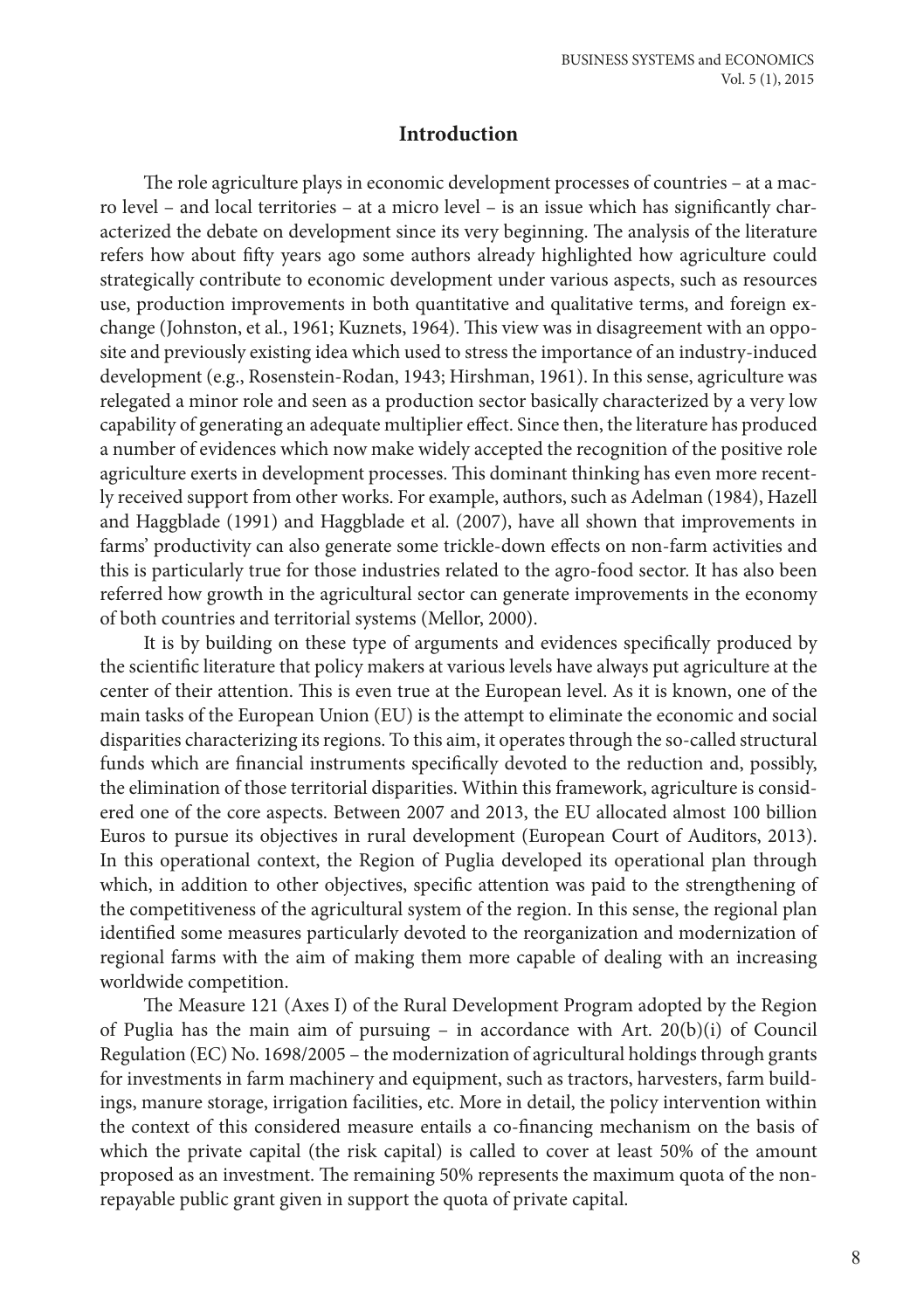The implementation of such an operational approach should help to overtake the limits highlighted in the supporting documents of the planning procedure, where it was observed how the farms belonging to the regional system are characterized by a very significant productive potential which is not yet fully expressed due to the existence of high production costs, a very modest diversification of farms' production, a quality level of agricultural productions which can be the subject of further improvements, and a very modest horizontal and vertical sectorial aggregation. In Figure 1, it can be observed how at the end of 2013 the measure in question already employed about 80% of the financial resources available for the Puglia regional plan (Ottaviani, et al., 2014).



**Figure 1:** Progress of the expenditure on the total program  $(\%)$ 

The understanding, however, of how such a kind of policy actually impacts on the agricultural system, at a first stage, and on the regional economy, as a consequence, becomes a relevant issue. As remarked in some official reports and scientific works, in fact, the observation of whether the European expenditure for rural development produces positive results is an open question for academics and policy makers (European Court of Auditors, 2013; Bradley, et al., 2010). Authors, such as Russo (2014), Shaxon (2011), Hodge and Midmore (2008) and Russo and Sabbatini (2005), stress what has just been said and the importance of producing more precise assessments of this type of policy. In this way only, it would be possible to build a clearer view of whether and how the European policy for rural development in the various regions of its member states actually generates the expected results.

However, it must be said that over the last twenty years policy evaluation has become a prominent issue and an autonomous field of investigation. It has also occurred on the consideration of the fact that political institutions have started to pay a higher level of attention in assessing their activity with the aim of better orienting further political initiatives. This results particularly true at the European level, where it is since long time that the DG

Source: Ottaviani et al. (2014)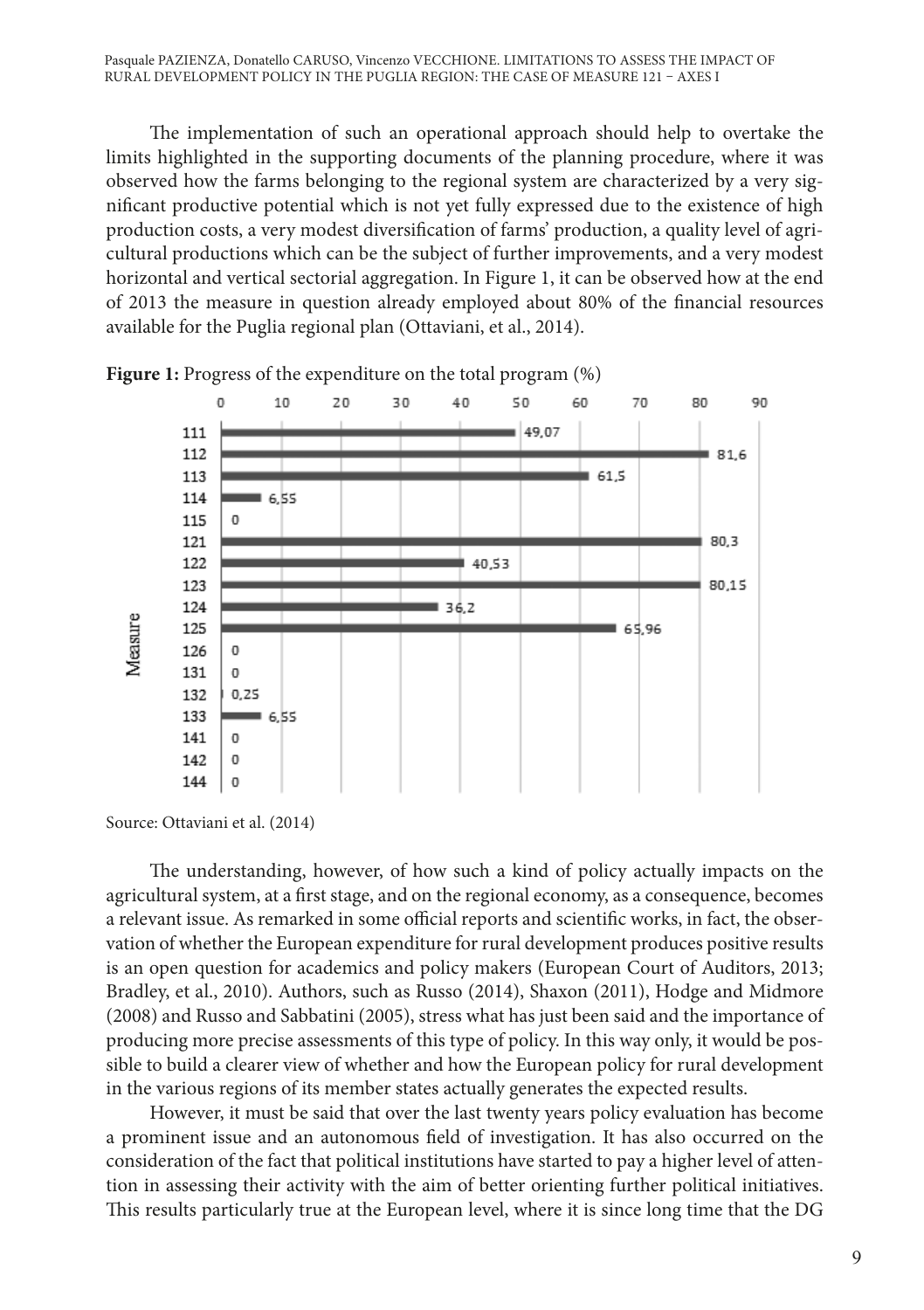agriculture of the European Commission has implemented evaluation procedures and produced technical analyses aimed at pursuing what was said above and, more specifically, at observing – and eventually correcting – the way the CAP (Common Agricultural Policy) is implemented. In addition, to the end of also ensuring a more opened and participated approach, it also encourages and supports the scientific community to carry out independent analyses and studies (Esposti, et al., 2013; Lukesch, et al., 2010; EU Commission, 2006).

In agreement with Esposti and Sotte (2013), there are at least two reasons which can explain the increasing interest in policy evaluation. The first is associated with the fact that policy evolution – also in the field of agriculture – has generated certain levels of complexity in the evaluation procedures. The second can be referred to the way scientists and researchers have approached this growing complexity which has pushed them towards the identification and development of multiple and heterogeneous evaluation methods and toolboxes to adequately deal with the multiple objectives of policies (Imbens, et al., 2009).

The review of the literature makes us learn how the techniques through which policy evaluation is run can be grouped into two main areas: (1) the approaches related to the theorybased evaluation; (2) the approaches associated with the counterfactual analysis. The first type of approaches aims to understand the reasons why a policy program has, or has not, generated an actual impact through the examination of the assumption underlying the causal chain from inputs to outcomes and impacts (Weiss, 1998, 2000; White, 2009; Merlo, 2014). However, as it is often claimed, this methodological approach is unable to quantify economic benefits. For this reason, it works well only for some policy evaluation purposes, but not for all.

The latter type of approaches represents, in the field of economics, one of the basic tools for evaluating policy decisions. It assesses the impact of policies through contrasting them with alternative and hypothetical policies. According to Lankoski and Ollikainen (2013), the counterfactual analysis tries to address questions, such as "what would have happened if…?" In other terms, counterfactual analysis is actually implemented through the consideration of a non-observable case (i.e., the counterfactual case), against which policies can be evaluated. The comparison between the counterfactual and the actual case can help to understand those factors explaining the impacts of a policy. The counterfactual approach can be implemented through a series of tools, such as the difference in differences, the comparisons around the discontinuity point, the regression and *regression-discontinuity analysis,*  the pre-post comparison, the statistical matching (Propensity Score Matching), the interrupted time-series, etc. (White, 2006; Ravallion, 2008; Gélineau, et al., 2012). Each of these tools shows strengths and weaknesses, which common factor is represented by the existence of some hypothesis which cannot be tested. The Propensity Score Matching – widely used in the literature – represents a powerful tool in those cases where it can be assumed that only those features subject of observation play a role in determining the impact of a policy action (Khandker, et al., 2010). In other terms, the robustness of this technique is limited because of the following aspects: (1) scarce possibility of making the results generally valid since they are strictly linked to the matching interval; (2) its estimates can be the subject of dangerous distortions if other variables influencing the result of the matching are present; (3) inapplicability if the amount of the non-treated cases is relevantly less than the amount of the treated cases. For these reasons, the application of the Propensity Score Matching is restricted and cannot be considered as technically valid for all those cases in which the subject of evaluation is the implementation of wide-ranging policies (Khandker, et al., 2010).

In this work, an early attempt to conceptualize a framework is made, through which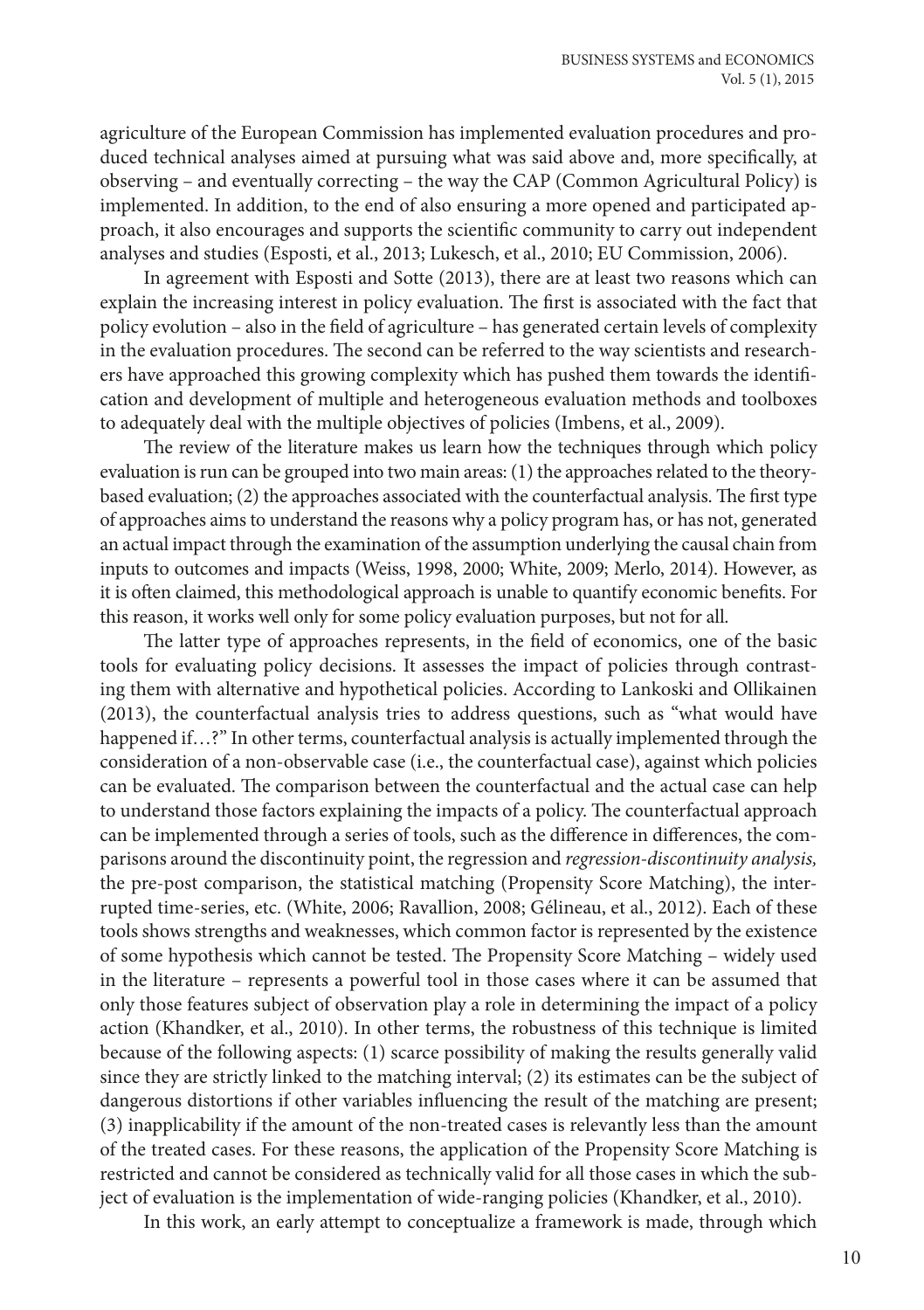the analysis of how the Rural Development Plan decided by the Region of Puglia for the period 2007-2013 has actually affected the regional agriculture might be possible. This particularly refers to a database received by the Puglia Region Authority. The analysis of the regional database induces us to highlight some missing aspects which make the database useless for the quantitative investigation purpose. As a result, a discussion on how the database should be reorganized and the actions the Regional Authority has to undertake to this end is required and here developed.

The work is organized as follows. A general comment on the data gathered so far is reported in the next section. In this sense, a very simple descriptive – and preliminary – analysis of the data obtained is proposed. In a further section, the model worked at to empirically assess the policy impact is introduced. In a concluding section, the limit the database received by the Puglia Region Authority is characterized and some alternatives through which some information gaps might be covered with the aim of building a database useful for the purpose of this analysis are discussed.

## **Material and methods**

In this work, the authors conceptually approach to the identification of the impact of a policy as the quantitative modification of some specific variables (e.g., income or employment levels) in response to the implementation of policy initiatives aimed at redistributing financial resources to the end of enforcing the economic performance of considered territories. With this in mind, the authors have gathered data from the Management Authority of the Rural Development Plan of the Puglia Region which provided a database containing information at firms' level. More specifically, the database contains information on those firms which requested to be admitted to the benefits of Measure 121, Axes I of the Rural Development Plan 2007-2013 through the first public call of the 17th of May, 2012, No. 71.

The first look at the data achieved by the above mentioned Regional Authority enables us to observe how 1,321 firms out of 2,076 have actually been admitted to the benefits of the measure in question. These firms are grouped into 25 different commodity sectors from an agricultural plantation, horticulture and floriculture to livestock. For each firm, the database reports the following further information recorded at the time of the application: (a) the amount of the proposed investment; (b) public aid granted; (c) the number of family and extra-family workers; (d) revenues; (e) production costs; (f) financial amortization of firm's production goods; (g) salary and income levels before the investment implementation.

Having said this, some considerations on the way the database is organized are developed and an early analysis of the information contained in it is carried out. As it has been already said in the previous section, it must be highlighted that the database does not help us to develop an analysis of how the financial resources granted through the implementation Measure 121 has impacted the agricultural sector in the Puglia region. This is due to the fact that the information gathered by the Management Authority of the measure in question only regards the characteristics firms declare when they submit their application to participate in the public call. The database does not contain any information in relation to firms' income and/or employment levels recorded after a certain time from the implementation of the activities granted. Furthermore, the Management Authority does not run any follow-up analysis aimed at verifying how income and/or employment have performed in those firms admitted to the benefits of the public intervention.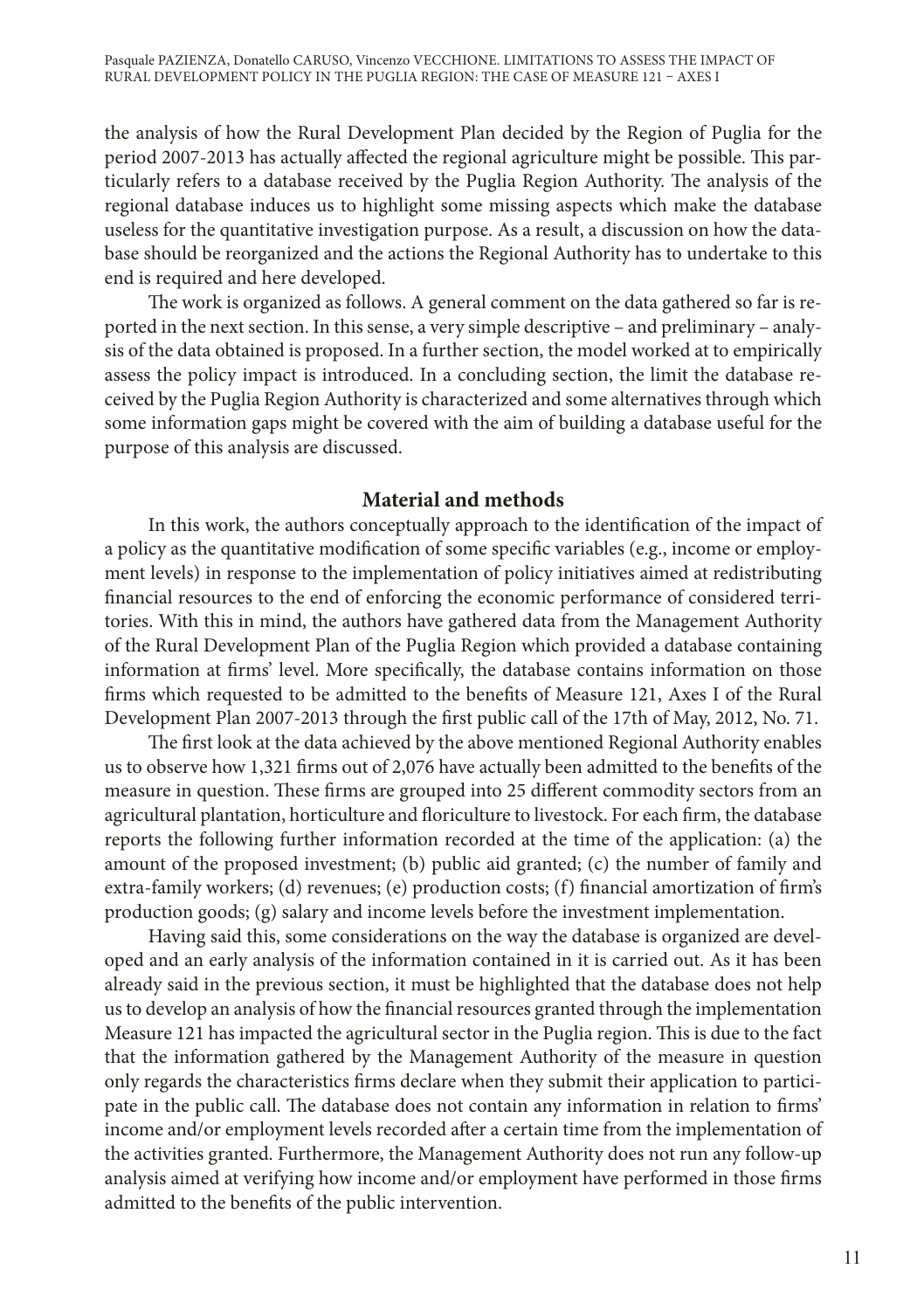To overtake the severe problem represented by the lack of this type of data, which does not give us the possibility of carrying out a proper impact analysis of the policy in question, the authors have referred to another public institution of the financial administration of the Italian State (Agenzia delle entrate) to be supplied with information on income and employment levels declared in 2013 (the same will be done for 2014 and 2015) by the firms reported in the regional database. This should enable us to more properly analyze the aspect subject of our attention. More specifically, the statistical facts the authors would like to investigate in the analysis they intend to develop are schematically summarized in Table 1.

| No             | Variable      | Description                                                                                                                |  |  |  |
|----------------|---------------|----------------------------------------------------------------------------------------------------------------------------|--|--|--|
|                | <b>Income</b> | The income of sales derived from the firm's agricultural activity as recorded<br>before the investment implementation.     |  |  |  |
| $\mathbf{2}$   | Public aid    | The amount associated to the contribution granted by the regional authority.                                               |  |  |  |
| 3              | Risk capital  | The private amount of the investment required for co-financing.                                                            |  |  |  |
| $\overline{4}$ | Investment    | The total amount of the investment proposed by the firm which derives from<br>the sum between public aid and risk capital. |  |  |  |
| 5              | Farm size     | The size of the firm in ha.                                                                                                |  |  |  |
|                | Work force    | The amount of external workers, except those belonging to the farmer's family.                                             |  |  |  |

| Table 1: Statistical variables subject of observation |  |
|-------------------------------------------------------|--|
|-------------------------------------------------------|--|

Source: own calculations

The possibility of obtaining data on the employment level and the income declared by the firms in the regional database at  $t+1$ ,  $t+2$  and/or  $t+n$  time from the start of the program can enable us to econometrically analyse a cross-section database aiming at the estimation of the following functional form:

$$
y_{it+n} = \alpha + \beta_1 Income_{it} + \beta_2 Investment_{it} + \beta_3 Public aid_{it} + \beta_4 Risk capital_{it} + \beta_5 Farm size_{it} + \beta_6 Dummy_{it} + \xi
$$

where y is the dependent variable and can be thought to be either the income level or the amount of workforce (employment level) as recorded at time t+1 and t+2 and/or t+n from the start of the policy intervention; *Dummy* is the binary variable 0 or 1 to be used in the case of a comparative analysis between different territorial realities; *ξ* is the error term. The remaining variables are already explained in Table 1 above.

The estimation of such a functional form in log-log terms will give us the possibility of identifying the elasticities characterizing the relationships. However, pending the delivery of more updated income data from the Italian Tax Agency (Agenzia delle entrate), some observations on the main features characterizing the firms participating to the first public call of Measure 121 only are now developed. With regard to this, it must be first highlighted how a number of 5 firms have been eliminated from the database to avoid dangerous outliers rather than having interesting extremes. As a result, the number of firms subject of analysis becomes 1,314 out of 1,321.

The result of the descriptive analysis is reported in Table 2 below. As it can be observed from the values of the standard deviation, the information considered in the database is characterized by a high level of variability. This tells us that it can adequately be made the subject of econometric investigation. Furthermore, it can be observed how the mean value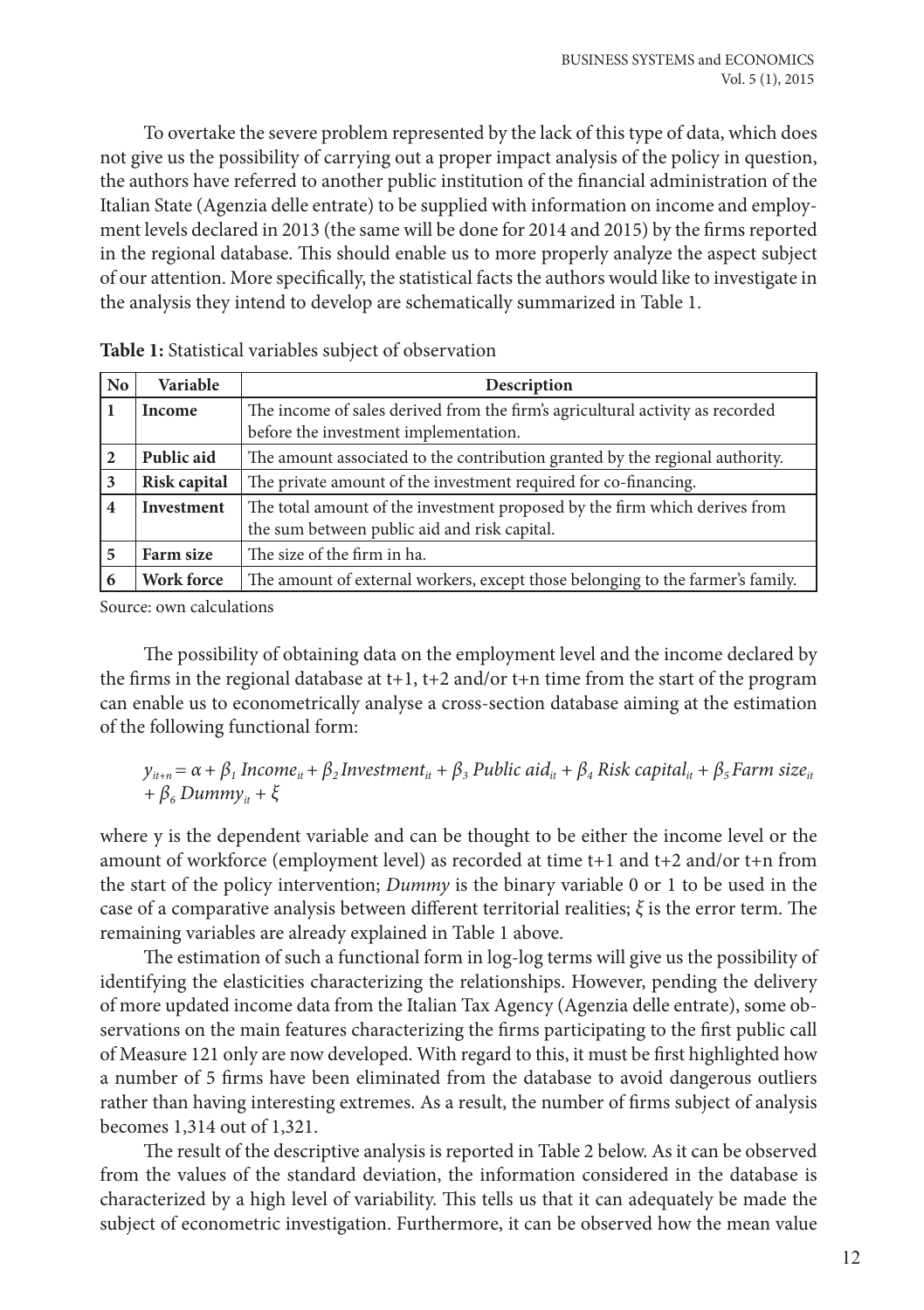of the firms' income is equal to  $\epsilon$  45,994, the size is about 42.24 ha. and the workforce is about 6. Broadly speaking, this means that we are dealing with firms basically characterized by a very modest dimension. Additionally, it can be noted that the total investment amount is also modest, this being equal to about  $\epsilon$  160,471 as an average. As a result, even the risk capital and the public aid quotas are quite small since their mean values are respectively equal to about  $\in$  88,000 and  $\in$  72,500 as an average.

| Variable          | <b>Observations</b> | Mean       | <b>St. Deviation</b> | <b>Skeweness</b> |
|-------------------|---------------------|------------|----------------------|------------------|
| Income            | 1 3 1 2             | 45 994.26  | 79 818.32            | 0.12             |
| Public aid        | 1 3 1 2             | 72 495.97  | 1 12446E5            | 5.61             |
| Risk capital      | 1 3 1 2             | 87 975.24  | 134 170.36           | 5.18             |
| Investment        | 1 3 1 2             | 160 471.22 | 239 661E5            | 5.11             |
| Farm size         | 1 3 1 2             | 42.24      | 58.27                | 5.04             |
| <b>Work force</b> | 1 3 1 2             | 5.78       | 9.50                 | 3.88             |

**Table 2:** Results of the descriptive statistics analysis

Source: own elaboration on data from the "Measure 121" database of the Puglia Region

The analysis specifically based on the consideration of the data referred to the two variables represented by income and the size of firms (this intended in terms of workforce) highlights the existence of a high concentration when they are both characterized by law values. The scatter plot here clearly shows such situation.

**Figure 2:** The relationship between income and workforce



Source: own elaboration on data from the "Measure 121" database of the Puglia Region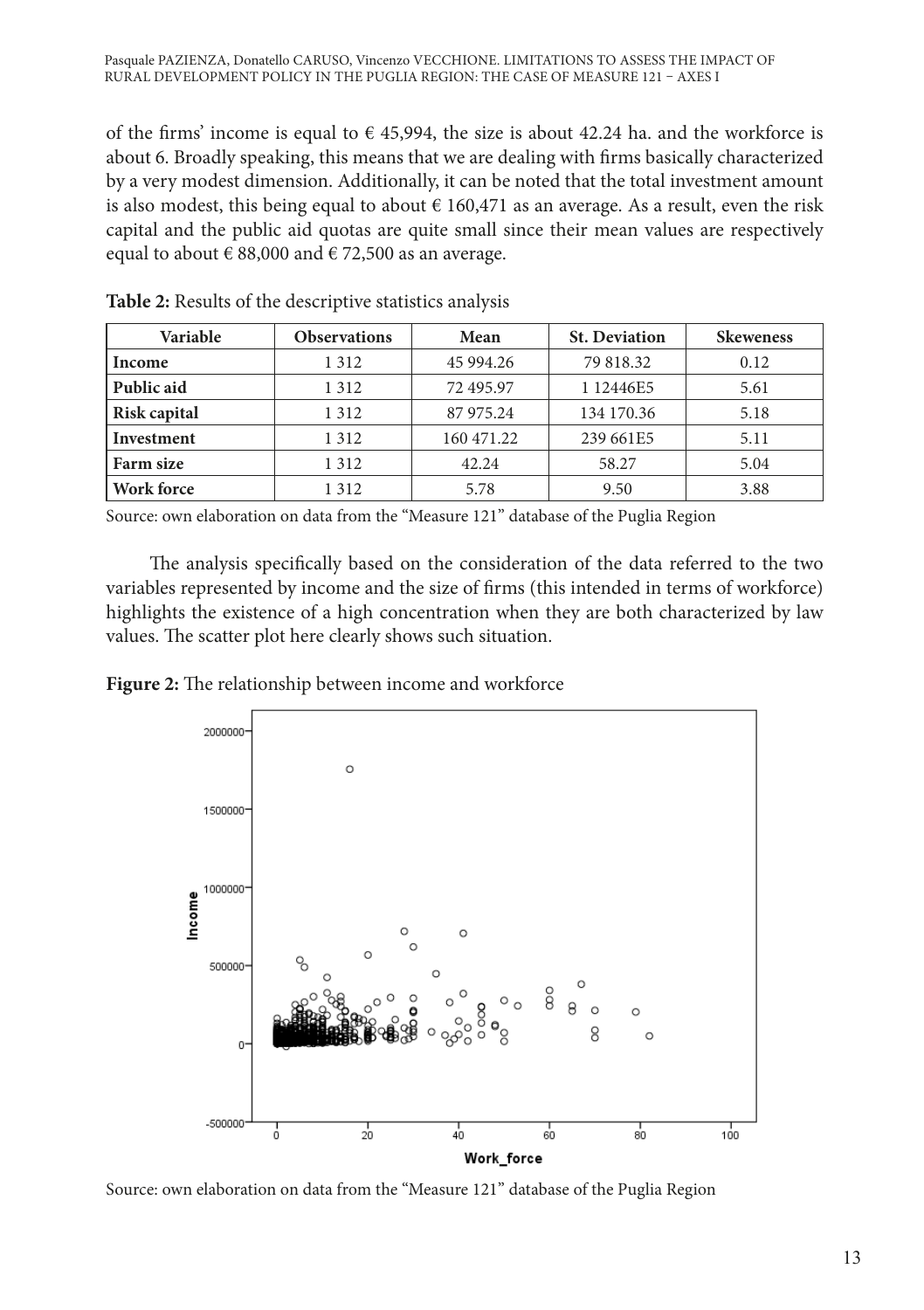Even the relationship between income and the physical size of farms (in hectares) shows a very high concentration of farms in correspondence of their low levels (see Figure 3).



**Figure 3:** The relationship between income and farm physical dimension (ha.)

Source: own elaboration on data from the "Measure 121" database of the Puglia Region These two figures would prove that the objectives pursued through the implementation of the policy intervention associated with the Measure 121 are consistent with the main need of the agricultural sector in Puglia. It is generally thought, in fact, that its firms need to go through a significant reorganization process to ensure a modernization of the sector and better capacity for generating higher income and employment levels. As it has already been anticipated, whether this result has really been achieved and with what magnitude is something which should be verified through follow-up analysis based on the reflection developed above.

## **Conclusions**

The ex-post evaluation of the implementation of public policies represents an issue of general interest. More specifically, an interesting scientific and political debate nowadays exists in relation to the observation of whether the European expenditure for rural development produces positive results. The review of the literature on the issue of policy evaluation, which has been reported in the first section, shows a variety of tools which can be used for empirical analysis. Among these, the Propensity Score Matching is one of the most implemented, although it is characterized by the existence of some limits. After having presented a possible and different framework of analysis to run a policy evaluation task from an econometric view, in this work, the authors have introduced and discussed the main aspects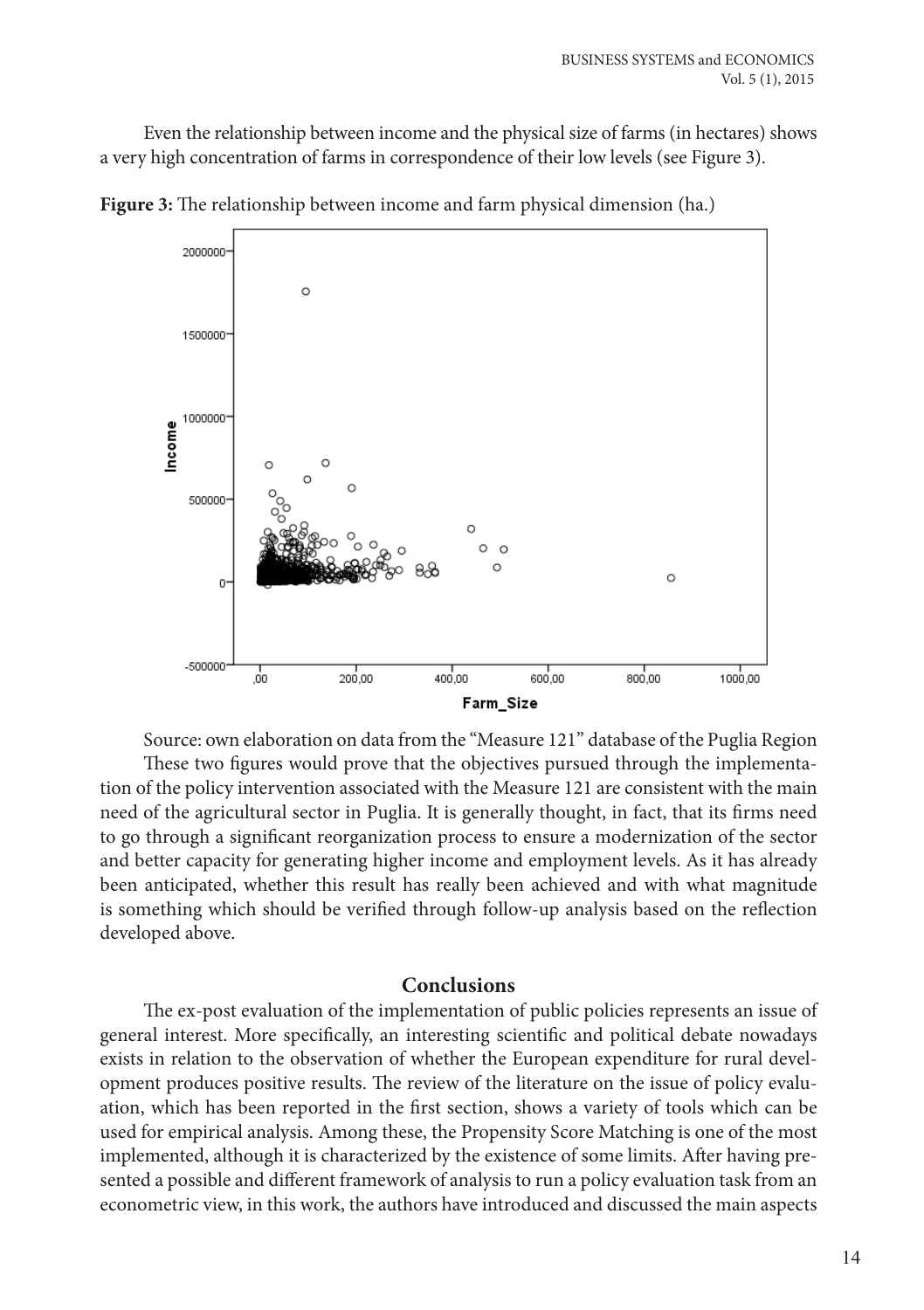associated with a database built by the Management Authority of the Rural Development Plan of the Puglia Region in relation to the Axes I of Measure 121 of its rural development policy the authors would like to evaluate. With specific regard to this, those aspects have been highlighted which do not make this database suitable to appropriate investigations aimed at econometrically analyzing the impact generated by this type of policy. This is especially due to the fact that the Management Authority does not run any ex-post monitoring activity as a follow-up of the implementation of the considered policy. As a result, the lack of information on the income end employment levels characterizing the firms (which have received financial support) after a certain time from the start of the program does not help to carry out ex-post analysis aimed at understanding the impact derived from the investment implementation. As it has been argued, this gap of information can be covered by recurring to other statistics, managed by other national institutions (Agenzia delle entrate), which can help to integrate the regional database with the information on income and employment levels firms have declared in the years after their admission to the development program of the Measure 121. This more complete set of statistical information can allow the running of empirical investigations to understand how the public spending supplied within the framework of the Measure in question impacts the agricultural system in the Puglia Region.

#### **References**

Adelman, I. (1984). Beyond Export-Led Growth. *World Development*, 12(9): 937-949.

- Bradley, D., Dwyer, J., and Hill, B. (2010). The Evaluation of Rural Development Policy in the EU. *Eurochoices Article,* 9(1): 15–20.
- Council Regulation (EC) No. 1698. (2005). Support for Rural Development by the European Agricultural Fund for Rural Development (EAFRD*). Official Journal of the European Union.*  Retrieved September 20, 2005 from [http://eur-lex.europa.eu/legal-content/EN/TXT/HTML/?uri](http://eur-lex.europa.eu/legal-content/EN/TXT/HTML/?uri=CELEX:32005R1698&from=en) [=CELEX:32005R1698&from=en](http://eur-lex.europa.eu/legal-content/EN/TXT/HTML/?uri=CELEX:32005R1698&from=en).
- Esposti, R., and Sotte, F. (2013). Evaluating the Effectiveness of Agricultural and Rural Policies: An Introduction. *European Review of Agricultural Economics*, 40(4): 535-539.
- European Commission. (2006). Common Monitoring and Evaluation Framework*. Agriculture and Rural Development*. Retrieved September, 2006 from http://ec.europa.eu/agriculture/rurdev/eval/ index\_en.htm.
- European Court of Auditors. (2013). Can the Commission and Member States Show that the EU Budget Allocated to the Rural Development Policy Is Well Spent? *Special Report No. 12*. Retrieved from [http://www.eca.europa.eu/Lists/ECADocuments/SR13\\_12/SR13\\_12\\_EN.pdf](http://www.eca.europa.eu/Lists/ECADocuments/SR13_12/SR13_12_EN.pdf).
- Gélineau, F., Bédard, P.O., and Ouimet, M. (2012). Statistical Simulation and Counterfactual Analysis in Social Sciences. *Tutorials in Quantitative Methods for Psychology*, 8(2): 96-107.
- Haggblade, S., Hazell, P., and Reardon, T. (2007). *Transforming the Rural Nonfarm Economy: Opportunities and Threats in the Developing World.* International Food Policy Research Institute. Retrieved from [http://www.ifpri.org/sites/default/files/publications/transforming\\_the\\_rural\\_non](http://www.ifpri.org/sites/default/files/publications/transforming_the_rural_nonfarm_economy_opportunities_and_threats_in_the_developing_world.pdf)[farm\\_economy\\_opportunities\\_and\\_threats\\_in\\_the\\_developing\\_world.pdf.](http://www.ifpri.org/sites/default/files/publications/transforming_the_rural_nonfarm_economy_opportunities_and_threats_in_the_developing_world.pdf)
- Hazell, P., and Haggblade, S. (1991). Rural-Urban Growth Linkages in India. *Indian Journal of Agricultural Economics*, 46(4): 515-529.
- Hirshman, A.O. (1961). The Strategy of Economic Development. *The Canadian Journal of Economics and Political Science*, 27(1): 110-112.
- Hodge, I., and Midmore, P. (2008). Models of Rural Development and Approaches to Analysis Evaluation and Decision-Making*. Economié Rurale*, 5(307): 23-38.
- Imbens, G. W., and Wooldridge, J. M. (2009). Recent Developments in the Econometrics of Program Evaluation. *Journal of Economic Literature*, 47(1): 5-86.
- Johnston, B.F., and Mellor, J. W. (1961). The Role of Agriculture in Economic Development. *American Economic Review*, 51(4): 566-593.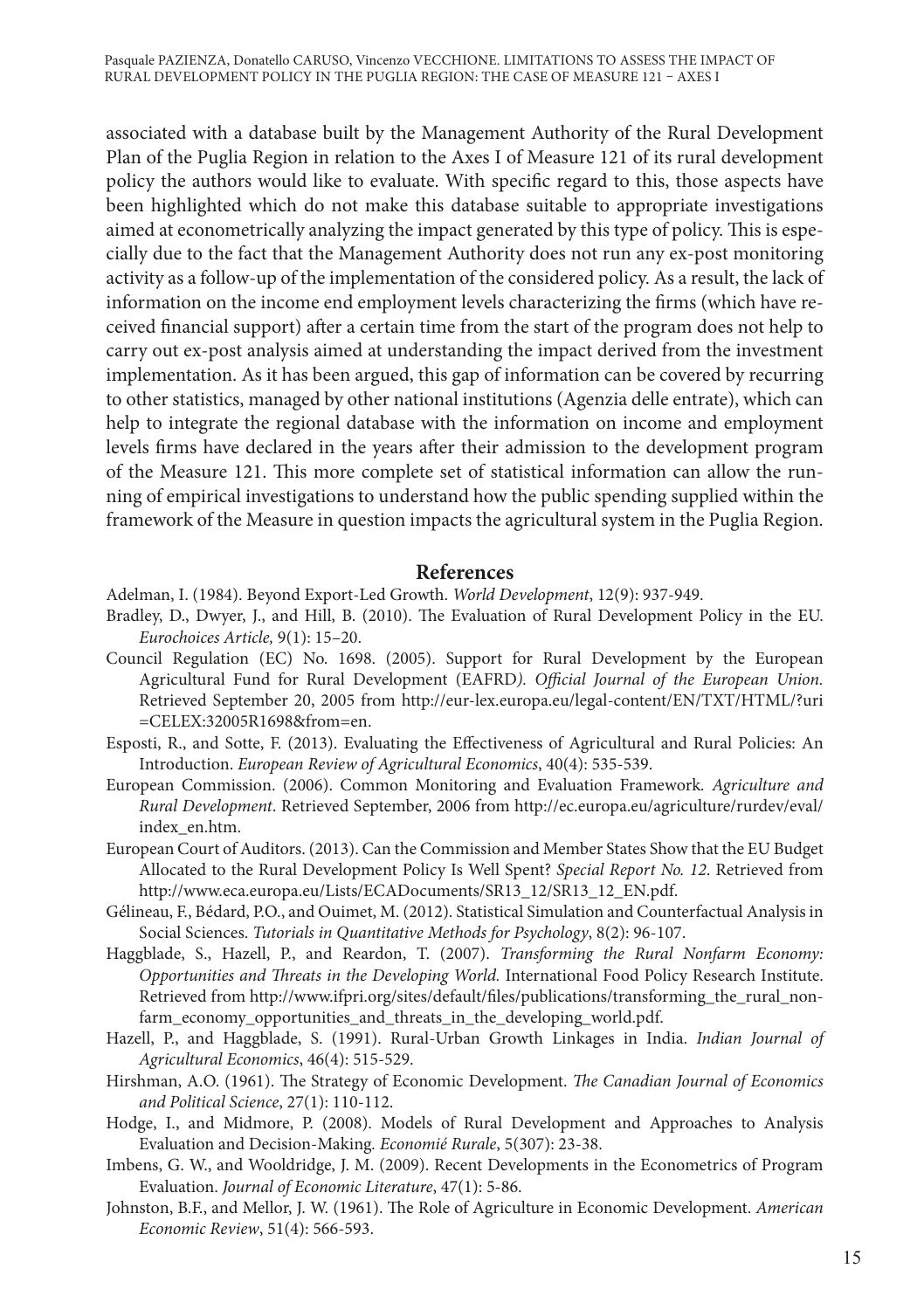- Khandker, S. R., Koolwal, G. B., and Samad, H. A. (2010). *Handbook on Impact Evaluation. Quantitative Methods and Practices*. Washington: World Bank.
- Kuznets, S. (1964). Economic Growth and the Contribution of Agriculture: Notes for Measurement. In C. Eicher and L. Witt (eds.), *Agriculture in Economic Development*. New York: McGraw-Hill.
- Lankoski, J., and Ollikainen, M. (2013). Counterfactual Approach for Assessing Agri-environmental Policy: The Case of the Finnish Water Protection Policy. *Review of Agricultural and Environmental Studies*, 94(2): 165-193.
- Lukesch, R., and Schuh, B. (2010). Approaches for Assessing the Impacts of the Rural Development Programmes in the Context of Multiple Intervening Factors. *European Evaluation Network for Rural Development*. Retrieved March, 2010 from http://enrd.ec.europa.eu/en/networks-and-networking/nrn-self-assessment-tool-kit/looking-beyond-nrn-self-assessment.
- Mellor, J.W. (2000). Faster More Equitable Growth: The Relation between Growth in Agriculture and Poverty Reduction. *Consulting Assistance on Economic Reform II*. *Discussion Paper No. 70*. Massachusetts: Harvard Institute for International Development.
- Merlo, G. (2014). *[La programmazione sociale: principi, metodi e strumenti](http://www.carocci.it/index.php?option=com_carocci&Itemid=72&task=schedalibro&isbn=9788874666942)*. Rome: Carocci Faber.
- Ottaviani, L., and Lafiandra, S. (2014). Report sull'avanzamento del bilancio comunitario e della spesa pubblica*. Rete Rurale Nazionale.* Retrieved February 11, 2014 from http://www.reterurale.it/flex/ cm/pages/ServeBLOB.php/L/IT/IDPagina/13506.
- Ravallion, M. (2008). Evaluating Anti-Poverty Programs. In T. P. Schultz and J. Strauss (eds.), *Handbook of Development Economics* (59). Washington: World Bank.
- Rosenstein-Rodan, P. (1943). How Important to India's Poor is the Sectorial Composition of Economic Growth. *World Bank Economic Review*, 53(210/2011): 202-211.
- Russo, C. (2014). *Ex-post Evaluation of the Impact of Rural Development Policy Using Farm-level Data. An Example from the 2000-2006 Program in the Lazio Region. Contributed Paper at the 51th SIDEA Conference: La PAC 2014-2020: scenari per i sistemi agroalimentari e rurali europei.* Retrieved September 18-20, 2014 from http://www.sidea.org/Benevento\_14.html.
- Russo, C., and Sabbatini, M. (2005). Analisi esplorativa delle differenziazioni strategiche nelle aziende agricole. *Rivista Economia Agraria*, (4).
- Shaxon, L. (2011). *Evidence-based Agricultural and Rural Policy Development A View from the UK on Linking Research and Policy.* Contributed Paper at the 122nd Seminar of the EAAE, Evidence-Based Agricultural and Rural Policy Making: Methodological and Empirical Challenges of Policy Evaluation. Retrieved February 17-18, 2011 from http://eaae-seminar.univpm.it.
- Weiss, C. (1998). *Evaluation: Methods for Studying Programs and Policies*. New York: Prentice Hall.
- Weiss, C. H. (2000). The Experimenting Society in a Political World. In L. Bickman (ed.), *Validity and Social Experimentation: Donald Campbell's Legacy* (283-302). Thousand Oaks, CA and London: Sage.
- White, H. (2006). Impact Evaluation The Experience of the Independent Evaluation Group of the World Bank. *Independent Evaluation Group*. Washington: World Bank.
- White, H. (2009). Theory-Based Impact Evaluation: Principles and Practice. *Journal of Development Effectiveness*, 1(3): 271-284.